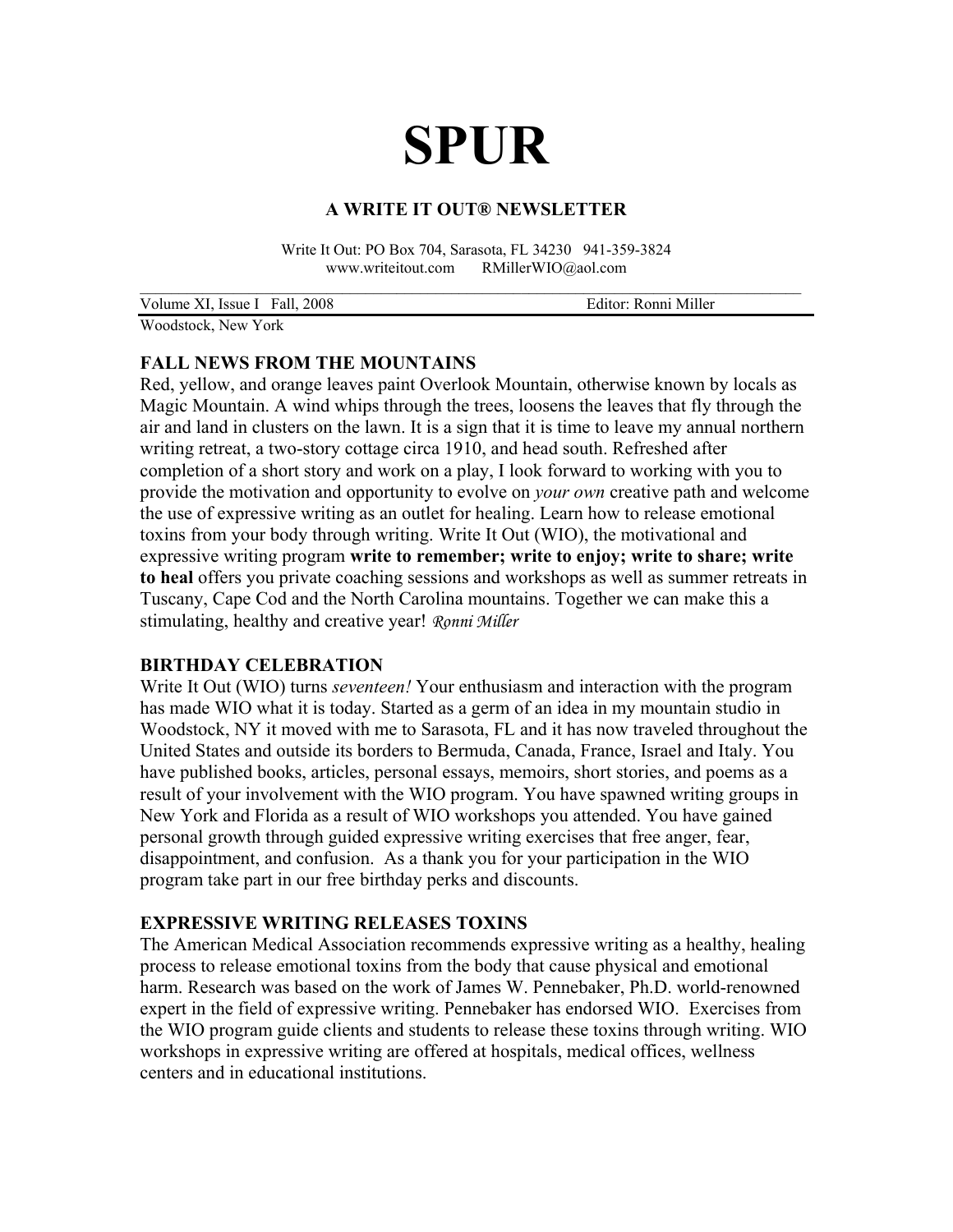## **PRIVATE SESSIONS**

You benefit from professional help to organize writing material and acquire editorial feedback. Emotional toxins that have impacted your health are released through guided expressive writing exercises. Sign up and pay in advance for four private sessions and receive a birthday perk, the fifth **one free** during the 2008-2009 school year. A minimum of four sessions is suggested for expressive writing work. You can also join many others around the country and in Canada who work with me privately over the internet and through snail mail. Call 941-359-3824 or e-mail  $RMillerWIO@aol.com$  to arrange for appointments.

## **SUNDAY SALONS AT HOME**

One Sunday a month you are invited to read your written material or show your artwork at our home-salon in Pinehurst Village, Sarasota. The proposed dates are: December 7, 2008, January 4, February 15 & March 8, 2009. Call 941-359-3824 or e-mail [RMillerWIO@aol.com](mailto:RMillerWIO@aol.com) to say you're coming.

## **SUMMER WRITING RETREAT WORKSHOPS**

**Relax**, **Restore & Create** immersed in the culture of Tuscany, Cape Cod and the North Carolina Mountains at the Hotel Villa Le Barone, Panzano, Italy

([www.villalebarone.com](http://www.villalebarone.com)), The Holden Inn, Wellfleet, MA, and new this year at The Mast Farm Inn, Valle Crucis, NC (www.mastfarminn.com). Workshop retreats stimulate the senses, and provide creative and nurturing time to work on material with evening salons and dinners spent together in conversation. A flat fee includes the workshop, private oneto-one sessions and evening salons of readings, theater pieces and lectures. Cost of accommodations, food, and travel are additional and arranged by each individual. Book *now* until December 15<sup>th</sup> and receive a 10% birthday perk **discount** for these retreat vacations, referred to by students as an experience of a lifetime. For more information about them visit my website [www.writeitout.com,](http://www.writeitout.com) and also "Workshop Schedules" at the end of SPUR.

# **READERS THEATER**

"LIFE IS A CAROUSEL" A Write It Out Showcase Event was presented at the Women's Resource Center, Sarasota on Saturday, May 31, 2008. Written material for the performance was generated by over twenty WIO students and read by them or actors.

# **BOOKS BY RONNI MILLER**:

 *DANCE WITH THE ELEPHANTS-FREE YOUR CREATIVITY AND WRITE*  now in its third printing. Essays on the writing life and exercises from the WIO program speak to your desire to write and stimulate your creativity with exercises from the WIO program. \$15.00.

**DOMESTIC SHORTS** a collection of eighteen short stories of women's issues of love, romance, yearning and evolvement. \$18.00.

To order books send a check payable to Write It Out to P.O Box 704 Sarasota, FL 34230. Add Postage and shipping costs of \$2.50 for each book order.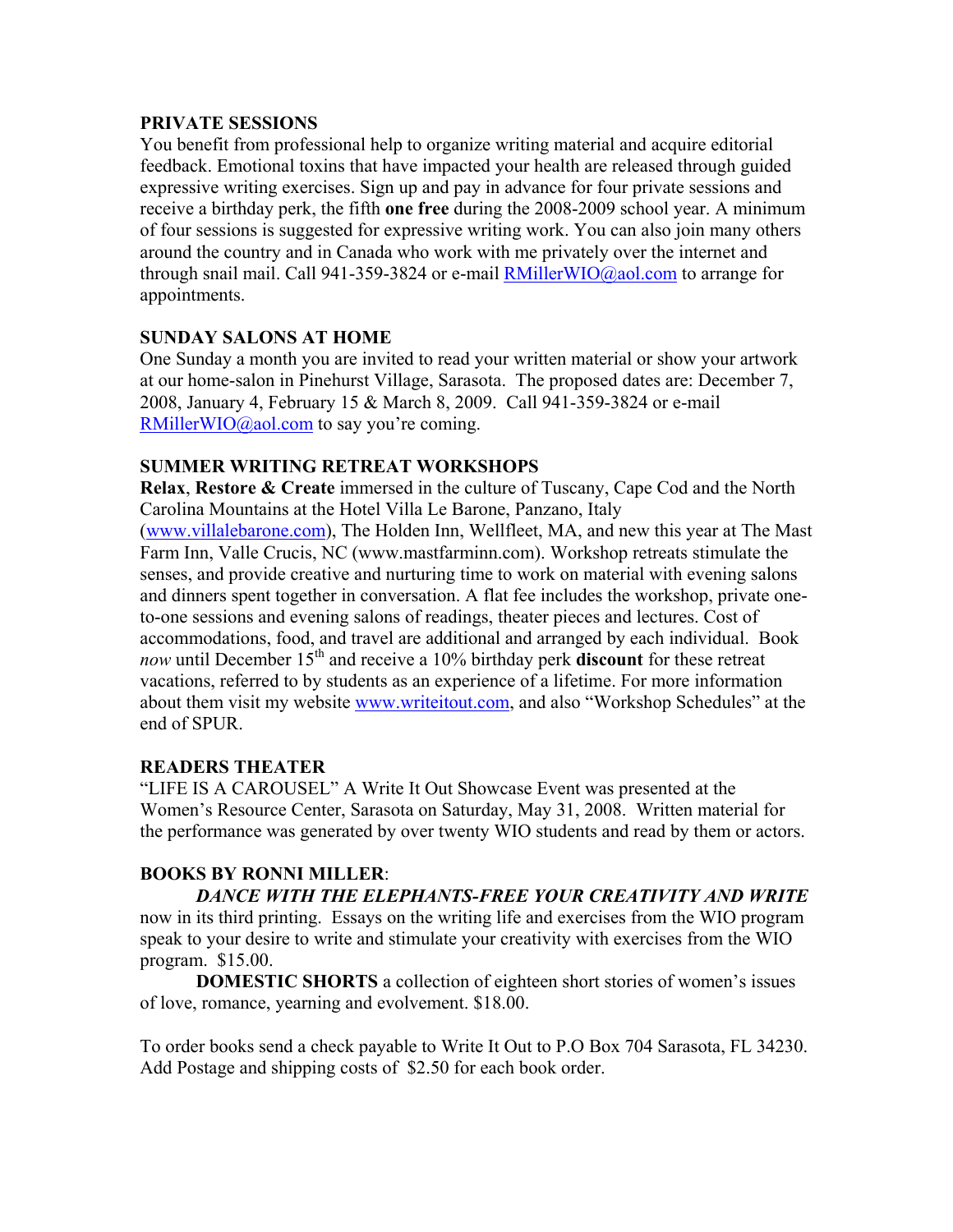## **WORKSHOP SCHEDULES FOR 2008-2009**

(\* ongoing workshops through June of 2008)

## **CREATIVE WRITING IN SARASOTA\*:**

Pinehurst Village 1st term: Thurs. Nov. 13, 20, Dec. 4, 11, 18, 2008 1:30-4:00 PM 2nd term: Thurs. Jan. 8, 15, 22, 29, Feb. 12, 19, 2009 1:30-3:30 PM 3rd term: Thurs. Feb. 26, March 5, 12, 19, 26, April 2, 2009 1:30-3:30 PM 4th term: Thurs. April 9, April 23, 30, May 7, 14, 21, 2009 1:30-3:30 PM Cost: \$265.00. Facilitator: Ronni Miller Registration: RMillerWIO@aol.com or 941-359-3824. A workshop to write fiction, creative non-fiction, poetry and theater pieces.

#### **EXPRESSIVE WRITING\***:

Pinehurst Village 1st term: Sat. Nov. 15, 22, Dec. 6, 13, 20, 2008 10:30 AM-1:00 PM 2nd term: Sat. Jan. 10, 17, 24, 31, Feb 14, 21 2009 11:00 AM-1:00 PM 3rd term: Sat. Feb 28, March 7, 14, 21, 28, April 4, 2009 11:00 AM- 1:00 PM 4th term: Sat. April 11, 25, May 2, 9, 16, 23, 2009 11:00 AM-1:00 PM Cost: \$265.00 Facilitator: Ronni Miller Registration: RMillerWIO@aol.com or 941-359-3824. A workshop to heal through writing using expressive writing techniques in all genres.

#### **EXPRESS YOURSELF THROUGH WRITING:**

The Education Center Longboat Key Tues. Jan. 6, 13, 20, 27, Feb. 10, 17, 24, March 3, 2009 1:00-3:00 PM Cost: \$135.00 Facilitator: Ronni Miller Registration: 941-383-8811 A workshop to express your feelings, thoughts and experiences through memoir writing.

### **EXPRESSIVE WRITING FOR ARTISTS:**

Ringling College of Art & Design Mon. Nov. 10, 17, 24, Dec. 1, 8, 2008 6:30-9:00 PM Cost: \$155.00 Facilitator: Ronni Miller Registration: 941-351-5100 A workshop to use expressive writing techniques for self-revelation and insight.

#### **EXPRESSIVE WRITING FOR WELLNESS**

Manatee Community College-Lakewood Ranch campus Tues. Nov. 18, 25, Dec. 2, 9, 16, 2008 Cost: \$75.00 Facilitator: Ronni Miller Registration: 941-363-7000 A workshop to heal from life altering issues through expressive writing.

#### **EMPOWER YOURSELF THROUGH EXPRESSIVE WRITING**

Women's Resource Center of Sarasota County Mon. Nov. 10 & 17, 2008 10:00 AM- 12 noon Cost: \$25.00 Facilitator: Ronni Miller Registration: 941-366-1700 A workshop to express your feelings through writing to develop awareness and empowerment.